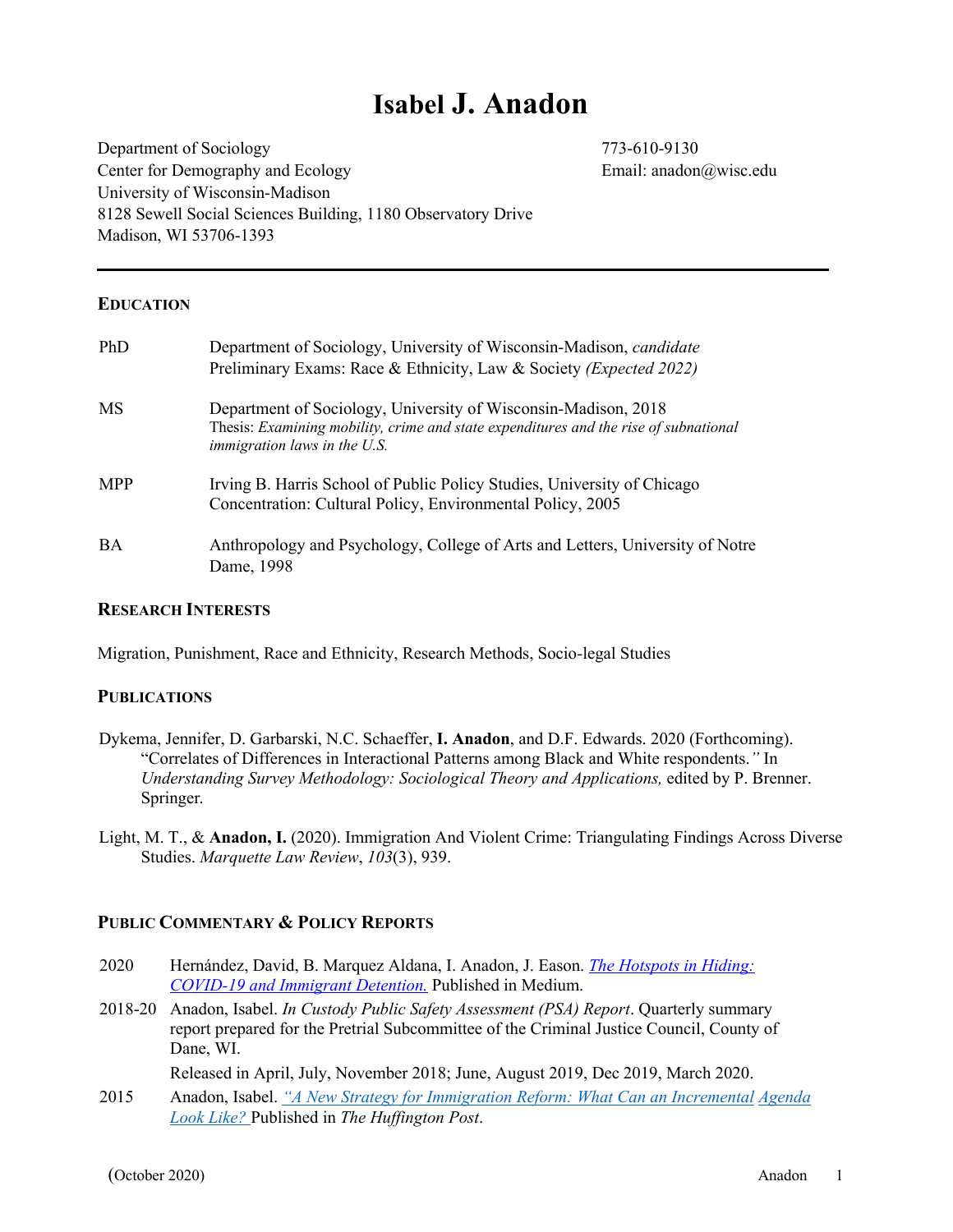Anadon, Isabel. *"Redefinir La Estrategia de Activismo Inmigrante en 2015, El Enfoque Incremental"* Published in *contratiempo, pg 16-17*

2013 *"Temporary Visitor Driver's License in Illinois: What You Need to Know | Licencias de Conducir Temporales para los Visitantes de Illinois: lo que usted debe saber"* Bi-lingual Fact Sheet prepared for *Latino Policy Forum.* Anadon, I. "*Immigration Reform: Whatever Happened to Fixing '96?"* Blog published with the *Latino Policy Forum*. Anadon, I. *'Rising as One' around Immigration Reform at NCLR 2013.* Blog published with the *Latino Policy Forum.*

### **MANUSCRIPTS IN PROGRESS**

**Anadon, I.** *"Examining the 'Chilling Effect' of omnibus immigration legislation among three demographic groups*

Allen, Chenoa and **Anadon, I.**, Martinez, L. *"Local Resistance to President Trump's Immigration Enforcement Agenda: Do state and local sanctuary policies reduce immigration arrests?"*

Baker, Regina, **Anadon. I**, Eason J. *"Historical Race Regimes and Prison Building"*

**Anadon, I**. "*Mobility, crime and state expenditures and the rise of subnational immigration laws in the U.S."*

**Anadon, I**. *"Understanding Forced Migration: 'Gaps in Protection' in the Americas."*

## **RESEARCH GRANTS & FUNDING**

- 2018 Department of Sociology, University of Wisconsin-Madison, Research Funding (\$325) Institute of Legal Studies, University of Wisconsin-Madison Law School, Conference and Research Funding Support (\$1,000)
- 2017 American Association for Public Opinion Research, Student Travel Award (\$800) Charles Cannel Fund in Survey Methodology-University of Michigan, Research Project Funding (\$6,357) Institute for Research on Poverty-University of Wisconsin-Madison, Conference Travel

Award (\$600)

2016 The Graduate School, University of Wisconsin-Madison, International Summer Research Grant (\$600) Department of Sociology, Minority Recruitment and Retention Committee, University of Wisconsin-Madison, Conference Travel Funding (\$500) Jean Monnet European Union Center of Excellence-University of Wisconsin-Madison, Student Research Travel Grants Competition – *declined* (\$1,372)

#### **FELLOWSHIPS, HONORS AND AWARDS**

- 2020 *LSA Graduate Student & Early Career Workshop*. Law & Society Association (\$300)
- 2018 *Frederick Douglass 200 (FD200) - Diplomat*, awarded to 200 living individuals who best embody the work and spirit of Frederick Douglass. Curated and compiled by the Frederick Douglass Family Initiatives, the Antiracist Research and Policy Center at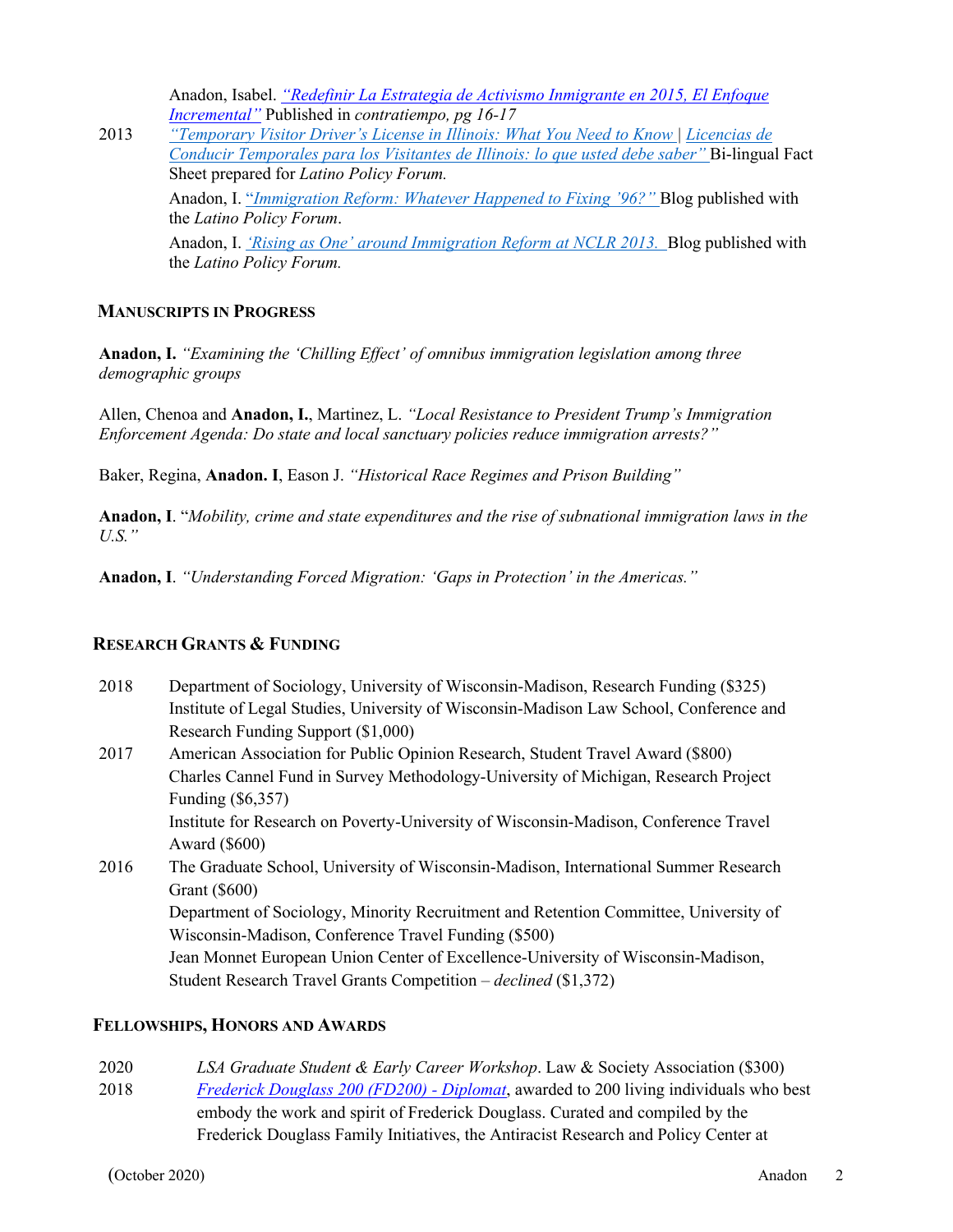|         | American University (DC), and the Guardian.                                            |
|---------|----------------------------------------------------------------------------------------|
| 2016-18 | Law and Society Graduate Fellow, Institute for Legal Studies, The Law School -         |
|         | University of Wisconsin-Madison (\$2,000)                                              |
| 2016-17 | Graduate Research Fellow, Institute for Research on Poverty, University of Wisconsin-  |
|         | Madison                                                                                |
| 2016    | <i>Honorable Mention</i> , Graduate Research Fellowship, National Science Foundation   |
| 2015-16 | <i>Advanced Opportunity Fellow</i> , University of Wisconsin-Madison (\$20,000)        |
| 2013    | Illinois Governor Jim Edgar Fellowship Program, University of Illinois                 |
| 2003-05 | Graduate Research Fellowship, Cultural Policy Center, University of Chicago (\$30,000) |
| 2004    | <i>Public Policy Fellow, Office of the Mayor – City of Chicago (\$5,000)</i>           |
| 1999-00 | <i>Community Organizing Fellow, Public Allies Chicago (\$12,000)</i>                   |

## **RESEARCH PROJECTS**

| 2020-21 | Program Director, "Prison Proliferation Project", UW Justice Lab.                                             |
|---------|---------------------------------------------------------------------------------------------------------------|
|         | Principal Investigator: John Eason                                                                            |
| 2017-22 | Research Associate, Dane County/Access to Justice Lab at Harvard Law School. "A                               |
|         | Randomized Control Test (RCT) in Pretrial Reform. County of Dane - Madison, WI."                              |
|         | Principal Investigators: Jim Greiner and Chris Griffin                                                        |
|         | Media: Bailed Out: Dane County Study Gauges Risk, February 12, 2018. WXOW-abc Channel 27.                     |
|         | In Wisconsin, controversial algorithms help decide who stays in jail before trial, February 17, 2019. The Cap |
|         | Times.                                                                                                        |
|         | Looking At Algorithms Used as Part of Pre-trial Decisions, February 18, 2019. Wisconsin Public Radio.         |
| 2019-20 | Project Assistant, "Assessing the Long-Term English Language Learner Population in K-                         |
|         | 12 Schools." WIDA at the Wisconsin Center for Education Research                                              |
| 2018-19 | Research Assistant, "The Impact of Legal Counsel in Immigration Court." Department of                         |
|         | Sociology – University of Wisconsin, Madison.                                                                 |
|         | Principal Investigator: Michael Light                                                                         |
| 2016-18 | Research Assistant, "Voices Heard Biomarkers Project." Wisconsin Survey Center-                               |
|         | University of Wisconsin, Madison.                                                                             |
|         | Principal Investigator: Jennifer Dykema                                                                       |
| 2017    | Research Assistant, "Wisconsin Study of Family Complexity and Public Policy."                                 |
|         | Wisconsin Survey Center and the Institute for Research on Poverty - University of                             |
|         | Wisconsin-Madison.                                                                                            |
|         | Principal Investigator: Nora Cate Schaeffer                                                                   |
| 2004    | Research Assistant, "Mapping Cultural Participation in Chicago." Cultural Policy Center                       |
|         | - University of Chicago. Principal Investigator: Betty Farrell                                                |
|         | Research Assistant. Research and Documentation, National Performing Arts Conference.<br>Pittsburgh, PA.       |

## **CONFERENCE ACTIVITY**

# **Invited Presentations**<br>2020 *<i>Trends in In*

- 2020 "*Trends in Immigration Reform".* Migration Seminar Series: Latin America and the U.S., Latin American, Caribbean and Iberian Studies Program, University of Wisconsin-Madison. October 14, virtual conference.
- 2019 *"A Decade of Restrictive Immigration Laws and their Sociodemographic Impact."*  Population Science in Critical Perspective, 2019 Summer DemSem, Center for Demography & Ecology/Center for Demography of Health & Aging-University of Wisconsin-Madison,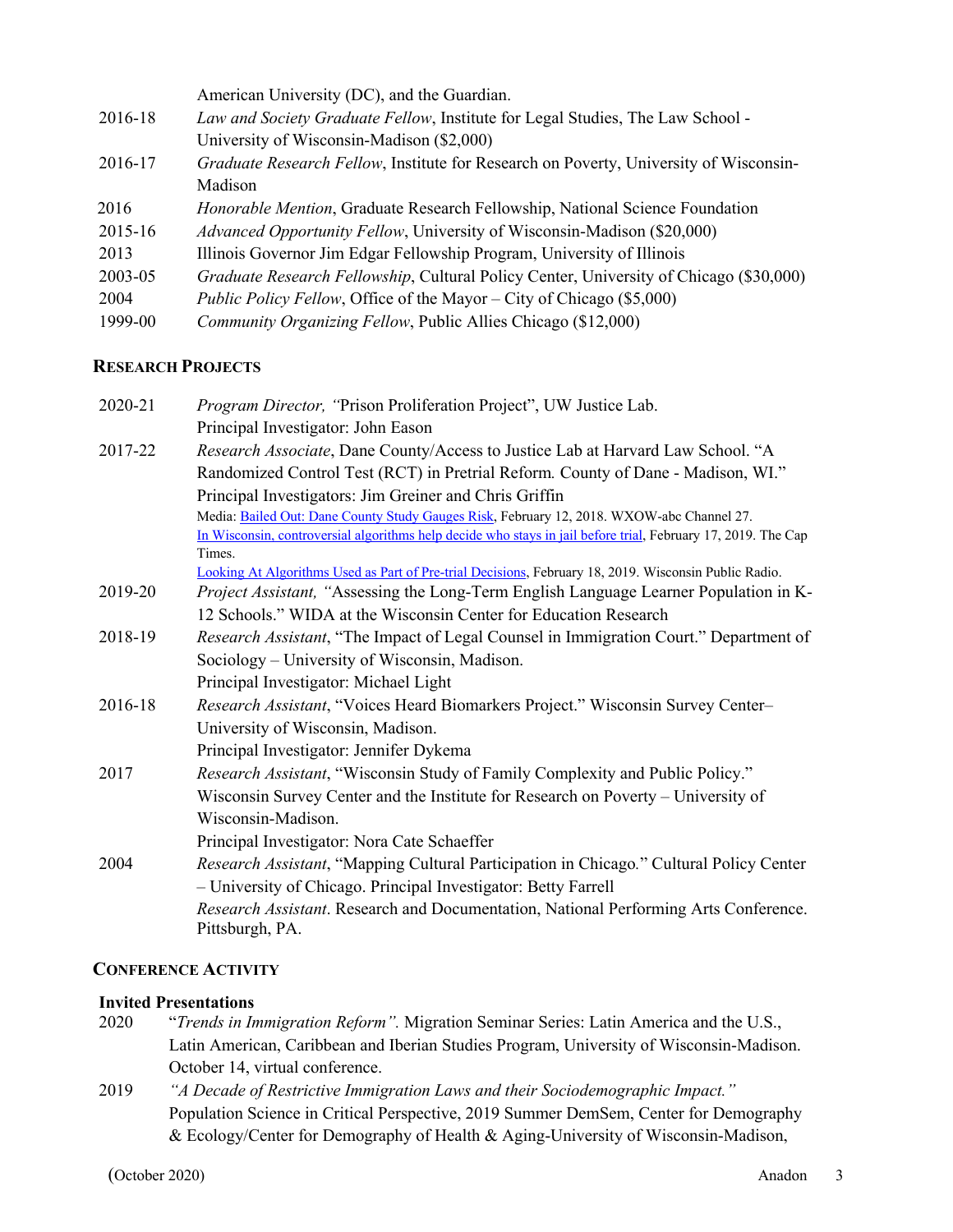May 29-30, Madison WI.

- 2013 *"Preparing for Immigration Reform after S744."* Midwest Affiliates-National Council of La Raza, July 21-24, New Orleans, LA.
- 2004 *"Greater Impact? Consumption and employment analysis of elite and popular culture"*  Emerging Scholars in Cultural Policy Conference, Cultural Policy Center, University of Chicago.

#### **Selected Papers**

2020 **A decade of sub-national immigration policies and the effect on crime rates, 2005-2014** *Isabel Anadon*

*Graduate Student & Early Career Workshop, Law and Society Association,* May 26, virtual workshop due to Covid-19.

*Law and Society Association Annual Meeting,* May 27-31, virtual panel due to Covid-19.

## **"Local Resistance to President Trump's Immigration Enforcement Agenda: Do state and local sanctuary policies reduce immigration arrests?"**

Allen, Chenoa, *I. Anadon,* L. Martinez

*Association for Public Policy Analysis & Management (APPAM) Fall Research Conference*, November 11-13, virtual conference.

*Law and Society Association Annual Meeting,* May 27-31, Denver, CO. (cancelled due to Covid-19)

*Cambio de Colores/Change of Colors Annual Conference,* June 17-19, St. Louis, MO. (cancelled due to Covid-19)

## 2019 **Triangulating the Immigration-Violence Nexus Across Diverse Studies.**

Light, Michael and *I. Anadon*

*Responding to the Threat of Violent Recidivism: Alternatives to Long-Term Incapacitation, Conference hosted by Marquette University Law School*, June 3-4, Milwaukee, WI.

2018 **Correlates of differences in interactional patterns among black and white respondents.** Dykema, Jennifer, D. Garbarski, N.C. Schaeffer, *I. Anadon*, and D. Farrar Edwards *Midwest Association for Public Opinion Research*, November 16-17, Chicago, IL.

**Enacting subnational omnibus immigration policy and socioeconomic impacts in ten states.**

#### *Anadon, Isabel*

*Population Association of America,* April 26-28, Denver, CO. *Poster presentation Law and Society Association Annual Meeting,* June 7-10, Toronto, Canada

## 2017 **Do Interviewer and Respondent Behaviors Predict Measurement Equivalence: Comparing Measurement of Trust across Racial/Ethnic Groups.**

*Anadon, Isabel*, J. Dykema, D. Garbarski, N.C. Schaeffer, I. Wall and D. Farrar Edwards *American Association for Public Opinion Research,* May 18-21, New Orleans, LA

## **Using Interviewer-Respondent interaction to study measurement equivalence in a scale assessing trust in a multiethnic population.**

*Anadon, Isabel,* J. Dykema, D. Garbarski, N.C. Schaeffer, I. Wall and D. Farrar Edwards *Population Association of America,* April 27-29, Chicago, IL. *Poster presentation*

## 2016 **Understanding Forced Migration: "Gaps in Protection" in the Americas** *Anadon, Isabel*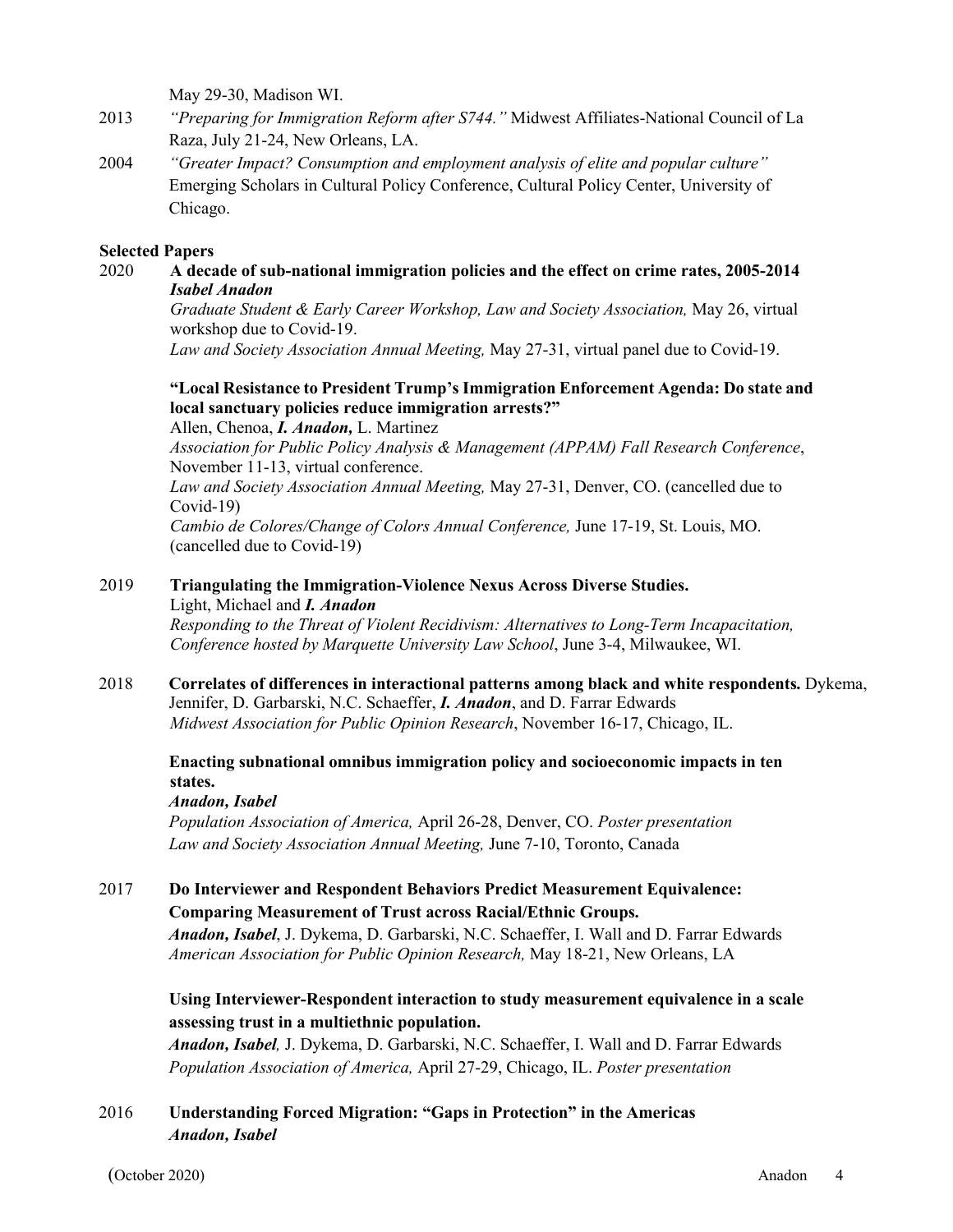*The Society for the Study of Social Problems*, August 19-21, Seattle, WA. *Migration With(out) Boundaries*, Michigan State University, October 20-21, Lansing, MI. *Midwest Law and Society Retreat*, University of Wisconsin Law School November 18-19, 2016, Madison WI.

## **TEACHING**

| Department of Sociology, University of Wisconsin-Madison, Reader/Grader |
|-------------------------------------------------------------------------|
| Criminology (LS 441-Spring 2020)                                        |
| Processes of Deviant Behavior (SOC 421-Summer, 2017)                    |
| Classical Sociological Theory (SOC 475-Spring, 2016)                    |

- School of Education, University of Wisconsin-Madison, Guest Lecturer *School in Society (EPS 300-Fall, 2019): 'Immigration and Education'*
- School of Human Ecology, University of Wisconsin-Madison, Lead Trainer *Raising Discretionary Funds for nonprofits and schools* (Spring, 2016)

Latino Policy Forum, Lead Trainer Illinois Nonprofit Leadership Program (2010-2015) *Promotores de Inmigración*/Immigrant Ambassadors (2012-2015)

University of Chicago, Teaching Assistant *Public Policy Practicum* (Spring, 2005)

#### **PROFESSIONAL EXPERIENCE**

| 2017-22 | Research Associate, Criminal Justice Council, County of Dane, Madison, WI.   |
|---------|------------------------------------------------------------------------------|
|         | Project: Public Safety Assessment: a randomized control experiment           |
| 2016-17 | Senior Advisor, School of Human Ecology, University of Wisconsin-Madison.    |
|         | Project: Curriculum on raising unrestricted funds for Madison NGOs.          |
| 2010-15 | Community Engagement Manager, Latino Policy Forum, Chicago, IL.              |
|         | Select Policy Reports: Redistricting and Latino Population Growth since 2010 |
|         | Illinois Foreign-Born Population, Demographics and Social Characteristics    |
|         | Redefining an Immigrant Rights Agenda 2015                                   |
| 2005-09 | Associate Director, CAAAELII, Chicago, IL.                                   |
| 2004-05 | Policy Analyst, Office of the Mayor, City of Chicago.                        |

#### **PROFESSIONAL SERVICE**

| 2020    | Discussant for Knight, David J. on "Carceral Passages: Constructing Early Adulthood |
|---------|-------------------------------------------------------------------------------------|
|         | in America's Prison System." Graduate Student & Early Career Workshop 2020, Law     |
|         | and Society Association, May 26.                                                    |
| 2016-17 | Member, Committee on Fundraising and Development Initiatives, School of Human       |
|         | Ecology, University of Wisconsin-Madison                                            |
| 2017    | Member, Faculty Search Committee, Department of Sociology, University of Wisconsin- |
|         | Madison                                                                             |
| 2016-17 | Member, Minority Recruitment and Retention Committee, Department of Sociology,      |
|         | University of Wisconsin-Madison                                                     |
| 2016    | Discussant for Brown, Samantha on "Islamophobic Sentiment in the Danish Asylum      |
|         |                                                                                     |